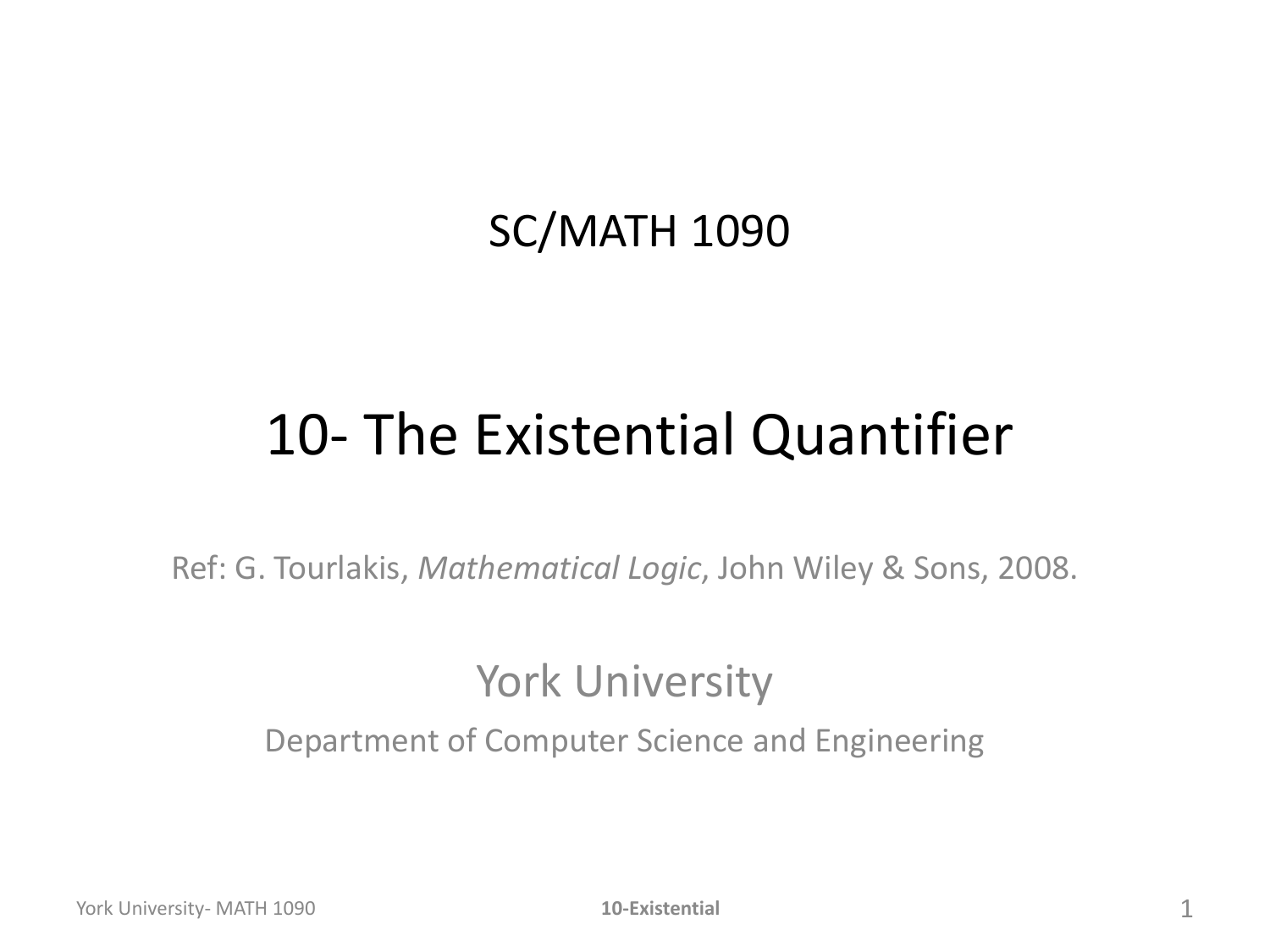# **Overview**

- Insert/Remove the existential quantifier
	- Dual of spec
	- $\forall$  Introduction vs  $\exists$  Introduction
	- Auxiliary Variable Metatheorem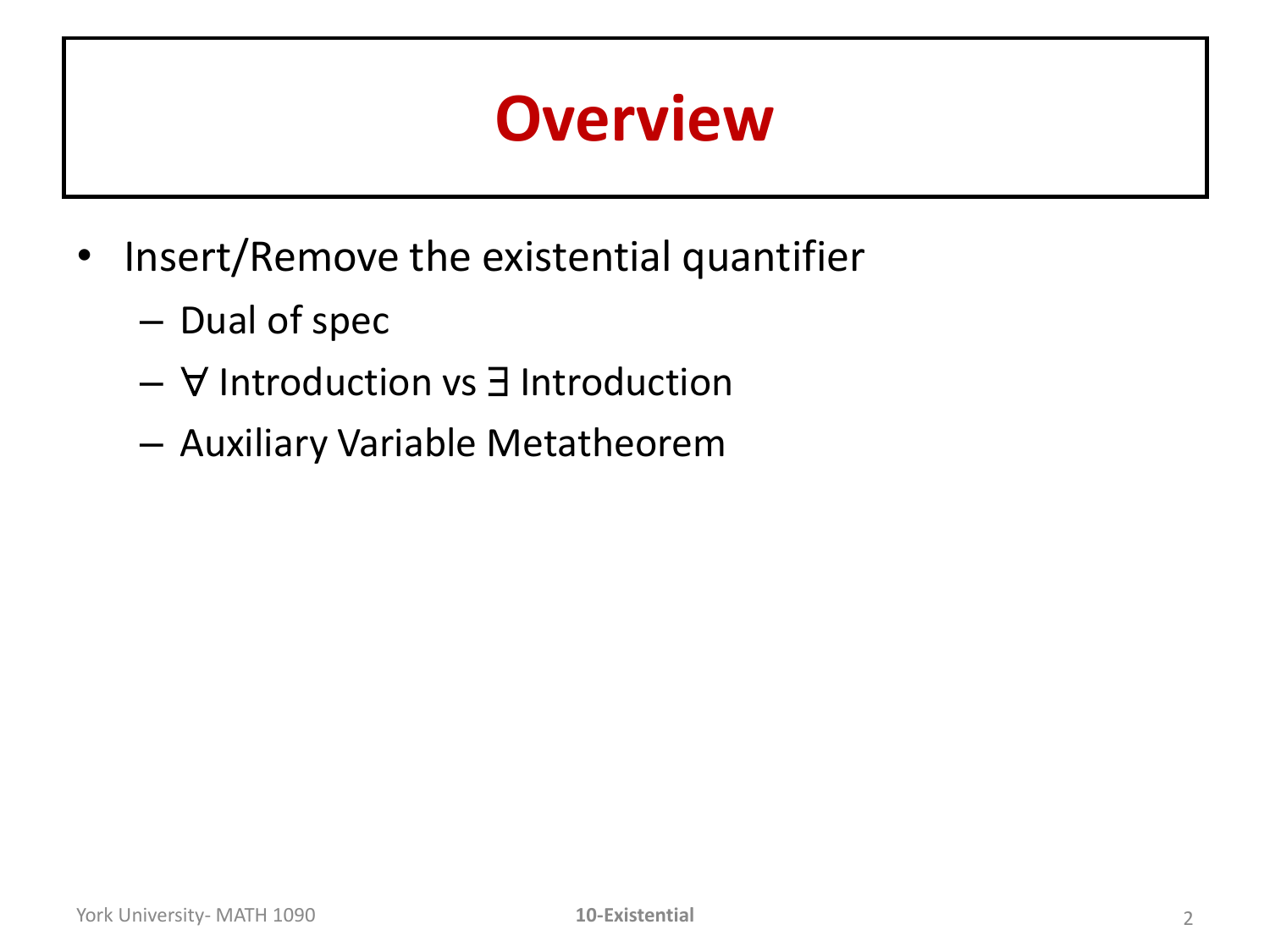### **Some Duals**

- **Theorem. (Dual of Ax2)** ⊢A[x:=t] →(3x)A
- **Corollary. (Dual of Specialization Rule)** A[x:=t]⊢(3x)A
- **Corollary**. A⊢ (∃x)A

- **Metatheorem. (** $\forall$  **Introduction)** If x dnof either in  $\Gamma$ or in **A**, then  $\Gamma$  ⊢A  $\rightarrow$  B iff  $\Gamma$  ⊢A  $\rightarrow$ ( $\forall$ x)B.
- **Metatheorem.** ( $\exists$  Introduction) If x dnof either in  $\Gamma$ or in **B**, then  $\Gamma \vdash A \rightarrow B$  iff  $\Gamma \vdash (\exists x)A \rightarrow B$ .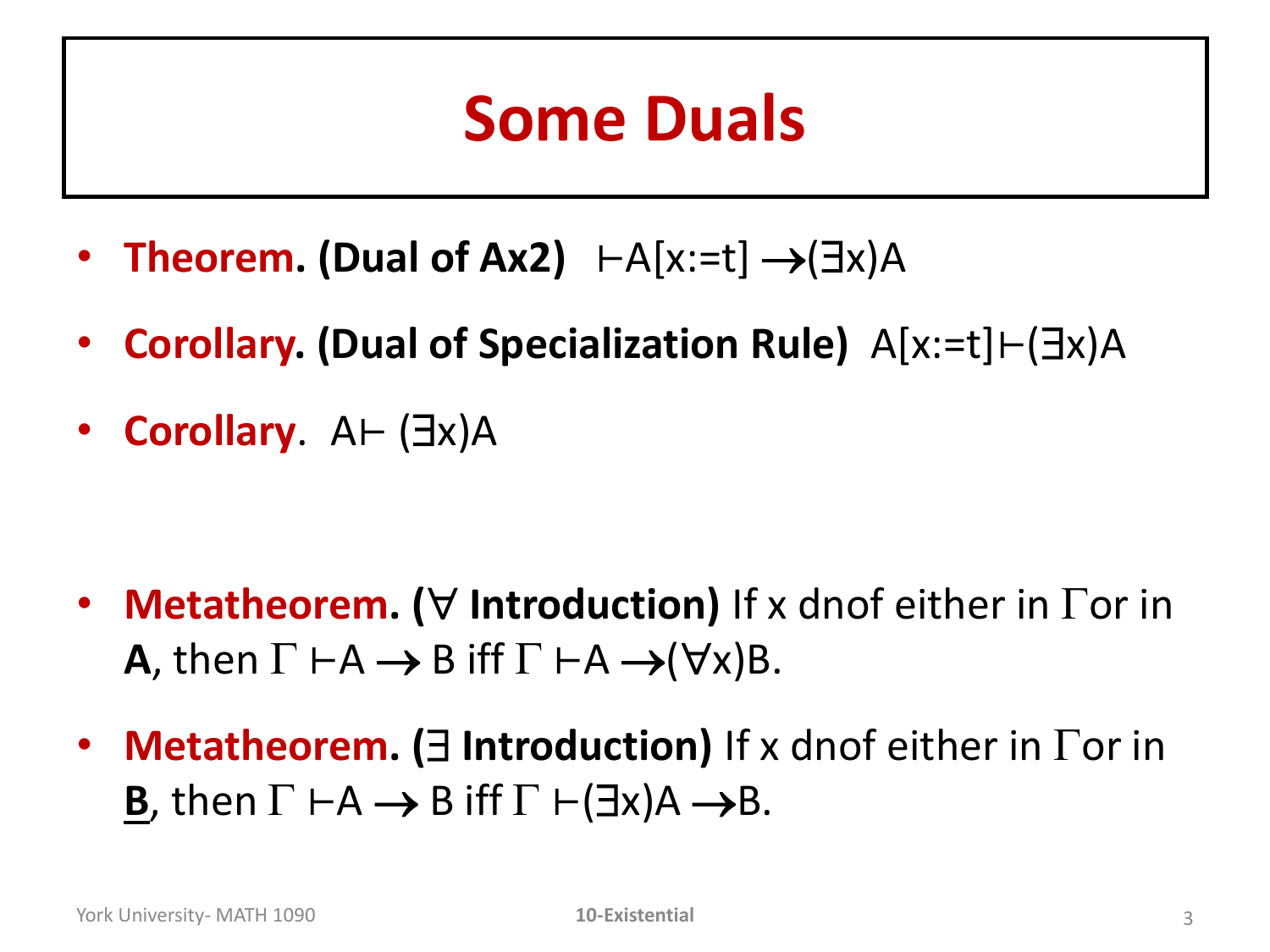# **Auxiliary Variable Metatheorem**

- Assume that  $\Gamma$  ⊢( $\exists$ **x**)**A**.
- Moreover assume that  $\Gamma$ **+A[x:=z]**  $\vdash$ B,

(z fresh with respect to  $\Gamma$ , ( $\exists x$ )A,B)

• Then  $\Gamma$   $\vdash$  B.

• **Important**: Note A[x:=z] , i.e. the **auxiliary hypothesis**, is an extra hypothesis to check for free variables, in case you are using **weak generalization** later in your proof.